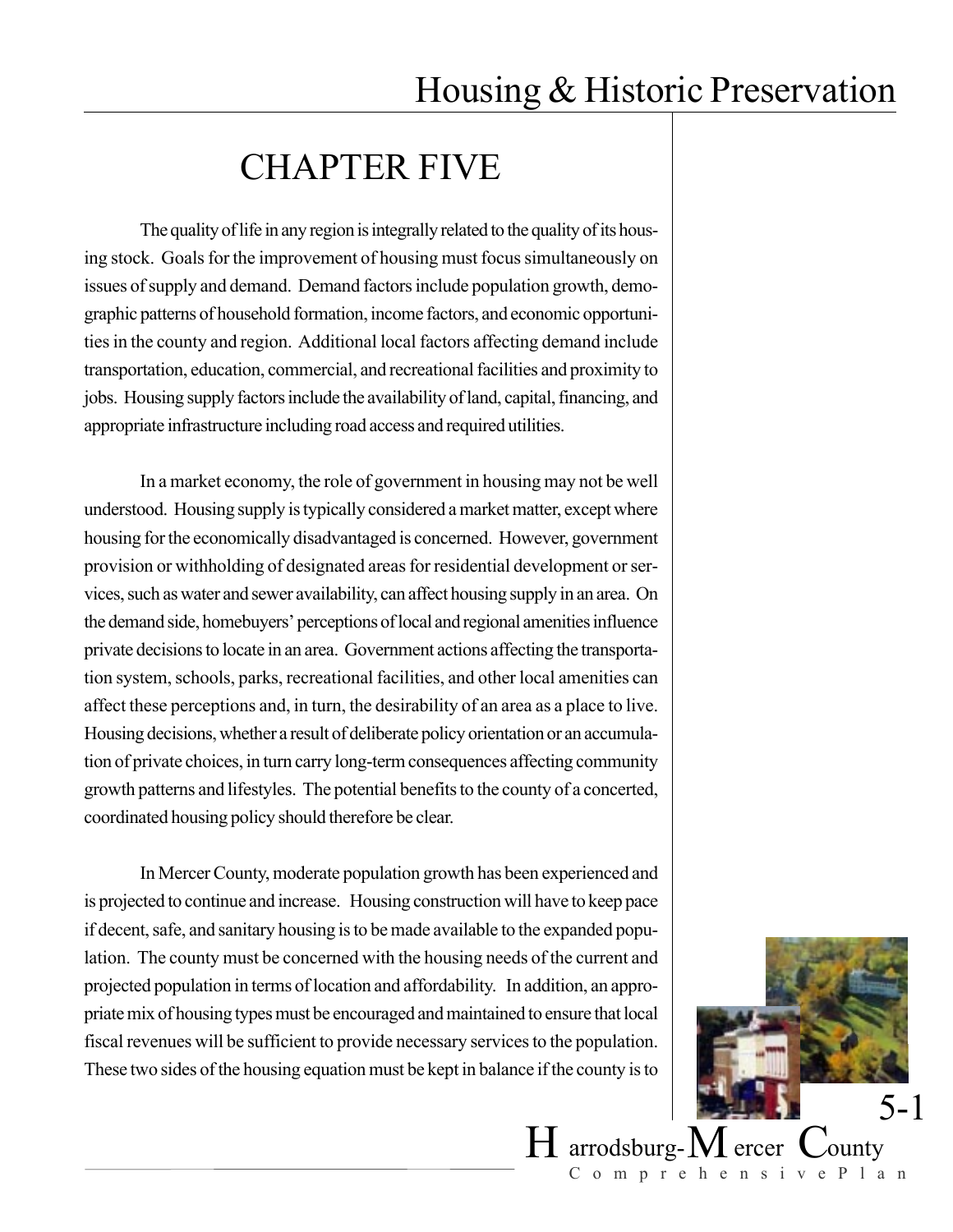maintain a decent standard of public health, safety, and welfare for its citizens.

Apart from the use of public money to build or rehabilitate low and moderate income housing or to subsidize housing costs, the major tools that local governments have to influence the quantity, quality, type and location of housing are (1) direct regulatory means such as building code enforcement, zoning, and aesthetic regulations, and (2) indirect means such as provision of services and amenities.

## **HOUSING TENURE**

Mercer County's housing stock grew by 13.1% between 1990 and 2000 from 8,212 to 9,289 units. Table 5-1 shows comparative 2000 Census Data for Mercer County, Harrodsburg, Burgin and unincorporated areas. The City of Harrodsburg accounts for 39.9% of the total number of housing units in the county with Burgin accounting for 4.38% of the housing stock.

Of the 8,423 occupied housing units in Mercer County, 74.6% were owner occupied, and 25.4% were renter occupied. Harrodsburg had a total of 3,709 housing units in 2000. Of the units that were occupied, 60.4% were owner occupied and 39.6% were renter occupied. Burgin has a total of 407 units with 75.8% being owner occupied and 24.2% renter occupied. Homeownership was greater in the unincorporated areas of the county with 85% of the housing units being owner occupied and 14.9% being renter occupied.

The overall vacancy rate for Mercer County in 2000 was 9.3%, slightly lower than 9.7% in 1990. The vacancy rates for both Harrodsburg and Burgin increased from 1990 to 2000. In 1990, Harrodsburg had a vacancy rate of 6.5% which increased to 7% in 2000. Burgin's vacancy rate significantly increased from 1990 to 2000. In 1990, the vacancy rate was 3.7% which increased to 8.6% in 2000. The vacancy rate for the unincorporated areas of the county slightly declined in the same ten year period from 12.7% in 1990 to 11% in 2000.

It is important to note that vacancy rates of four to five percent (4-5%) are considered necessary to provide choice and mobility in the housing market and meet short term increases in demand. Too many vacancies reduce the demand for new units while too few vacancies will often force housing costs to increase as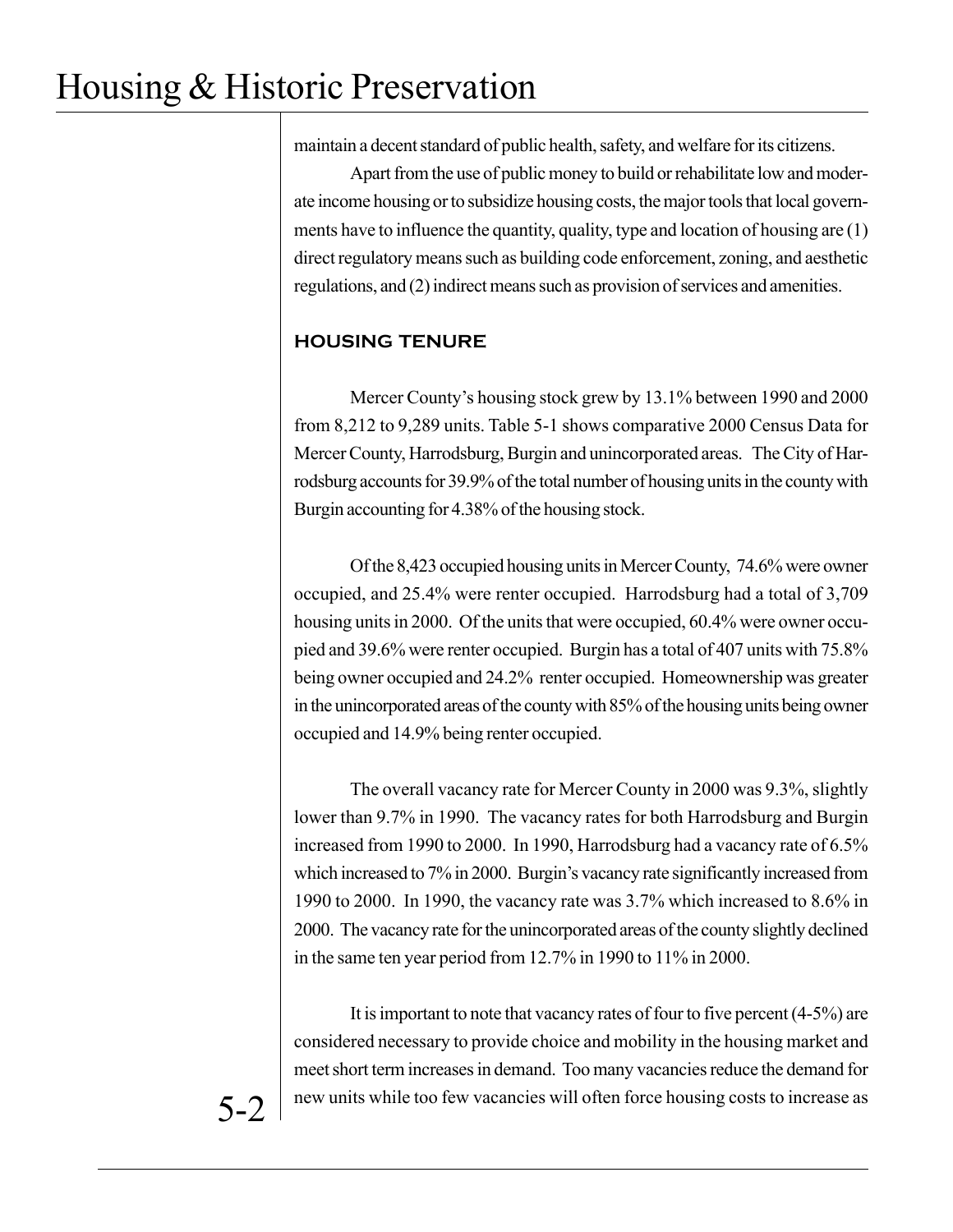demand is generated for new units. An adequate supply of both rental and owner occupied housing units is also necessary to foster growth and meet the demands of new families moving into the area.

### HOUSING CHARACTERISTICS

Information on housing characteristics for Mercer County is available from U.S. Census Data. Table 5-2 shows comparative 2000 Census Data for housing units in Mercer County, Harrodsburg, Burgin and the unincorporated areas.

Single family residences are the predominate type of housing in the county and both cities. In the unincorporated areas of the county, single family residences account for 85.6% of the housing stock. In Harrodsburg the number of single family residences is 2,573 or 69% of the housing stock. The percentage of single family homes in Burgin is 85.2%. For the most part, multi-unit structures are concentrated in the City of Harrodsburg due to the availability of public utilities. Mobile homes are found in the greatest numbers in the unincorporated areas of the county where they account for almost 10% of the housing stock. The number of mobile homes in the City of Burgin has increased significantly from 1990 to 2000. Although the number of homes has only increased by one, the number of mobile homes has increased from 5.9% of the total housing stock in 1990 to 8.8% in 2000. The number of mobile homes in Harrodsburg has increased only slightly from 2.6% in 1990 to 3.8% in 2000. Recent housing trends regarding housing unit types can be examined by comparing housing census data from 1990 to 2000. Tables 5-3, 5-4, 5-5, and 5-6 present a summary of housing units for Mercer County, unincorporated areas and the cities of Harrodsburg and Burgin.

According to the 1990 and 2000 Census', the most significant changes in the housing stock has been the development of multi-family housing, mostly duplex and three to four unit apartments. In Harrodsburg, where the largest concentration of multi-family housing in the county exists, the number of duplexes increased by 56.3% from 1990 to 2000. The percentage of three (3) to four (4) family units also significantly increased by 37.9%. In Burgin, the number of single family homes has slightly decreased (-5.4%) while the number of duplexes, three (3) to four (4) family units and mobile homes has increased.

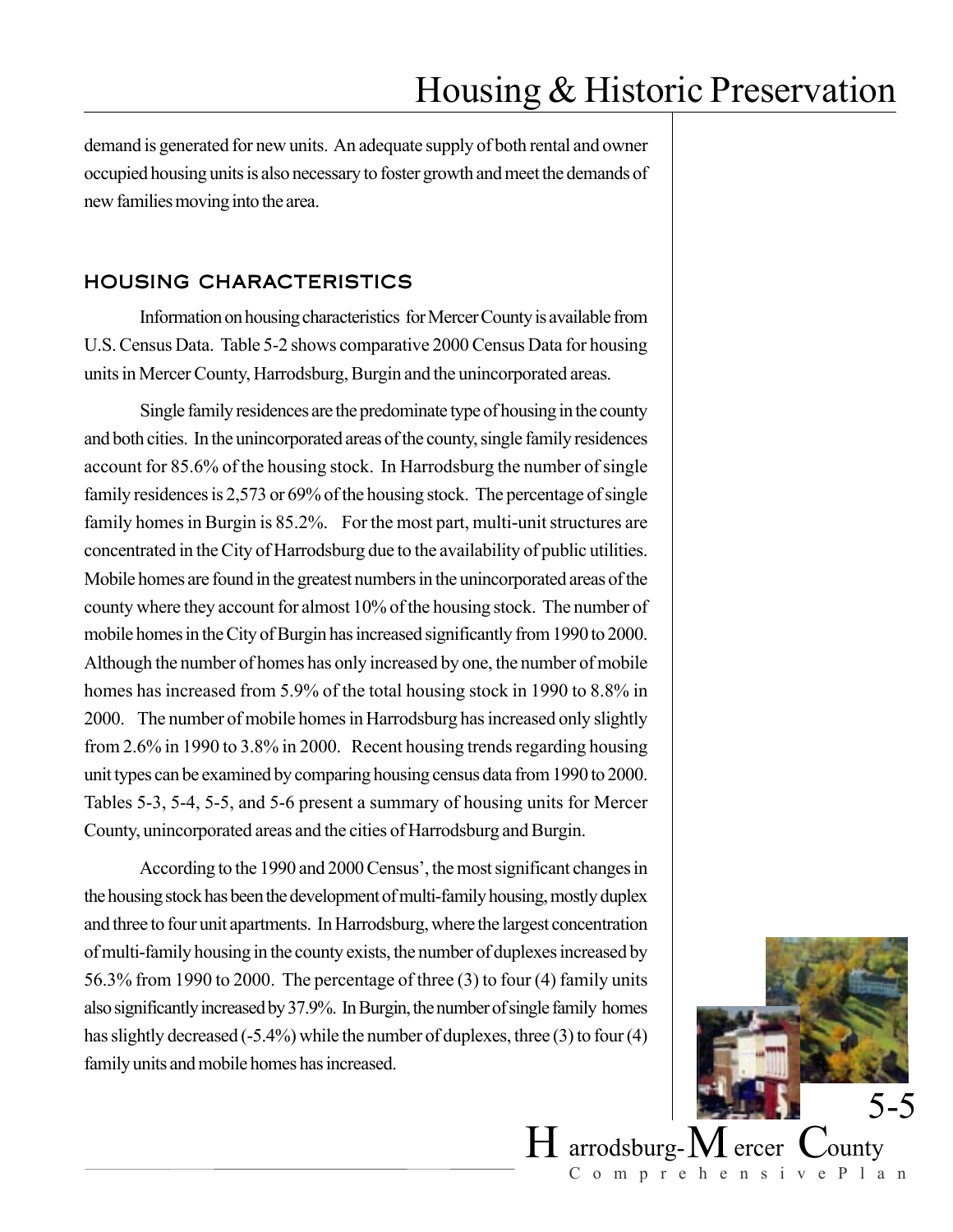## CURRENT HOUSING TRENDS

Housing trends since the 2000 Census can be analyzed by examining building permit information for Mercer County. This permit information was obtained from the U.S. Census Bureau which conducts a monthly Building Permits Survey. Building permit statistics are summarized for the U.S., by Census Regions, Census Divisions, Metropolitan areas, and counties. Data are also available for individual permit offices. The survey collects the number of housing units and the valuation of construction for new single family and multi-family structures. For additions, alterations, renovations, and major replacements, the survey collects the number of total permits and total valuation for each month. Monthly data are available January 2000 forward and annual data from 1990 forward. It is important to note that this information will not account for housing units that may have been demolished or otherwise removed from the housing supply since 2000. It is also important to note that mobile or manufactured homes are not included as part of the survey as the Census Bureau considers them to be a movable or portable dwelling constructed to be towed on its own chassis. These units are also excluded from the census as they are built under HUD Code, which means that they are inspected at the factory and are exempt from local government building inspections. Table 5-7 shown on the next page details building permit permit information for Mercer County for the years 2000 to 2003.

In Mercer County there were a total of 467 building permits issued for a total of 510 new housing units constructed between the years 2000 to 2003. The majority of structures constructed were single-family homes which accounted for 84.7% of the units constructed during this time period. Two-family units accounted for 12.2% of building permits issued and three to four family units 3.1%. No building permits were issued for structures containing five (5) or more dwelling units. The number of permits issued between 2000 and 2003 is fairly consistent with an average of 116 permits being issued annually. The number of units constructed is also fairly consistent with an average of 126 housing units be constructed annually. It is important to note city specific data was not available from the Census Bureau for the Cities of Harrodsburg and Burgin.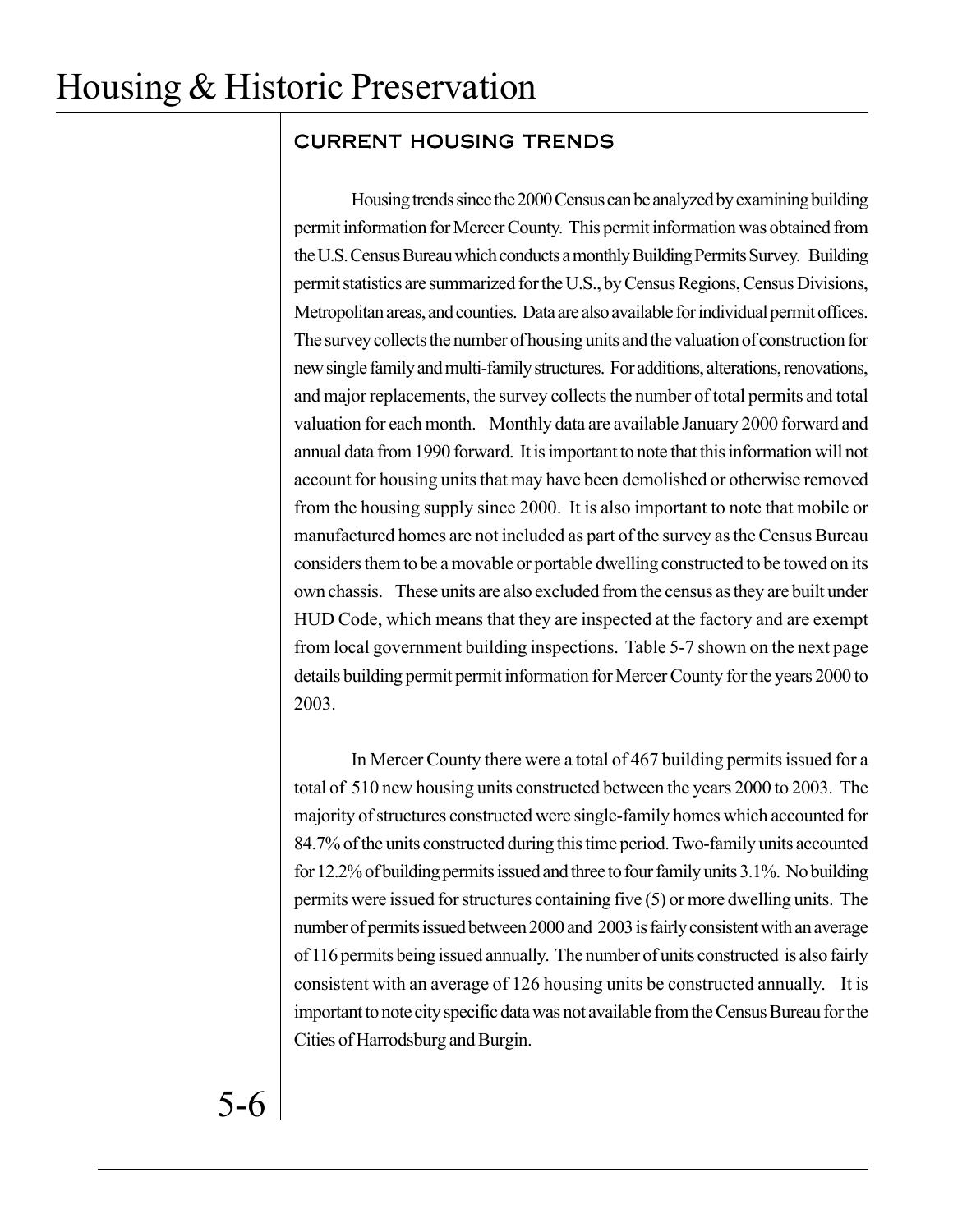### FUTURE HOUSING NEEDS

An estimate of the number of additional housing units needed in the future can be made using population projections and some assumptions based upon demographic trends. Since the number of persons per household is expected to slightly decline in the future, the persons per household for the county and cities will reflect this trend. Although Mercer County had 2.45 persons per household in 1990, this number will be assumed to be 2.4 in the future. The number of persons per household for Harrodsburg and Burgin will be assumed to be 2.3 in the future. In 2000, there were 146 persons living in group quarters in Mercer County representing .7% of the population. This compares to 2.8% for the State of Kentucky overall for the same period. The number living in group quarters in the city limits of Harrodsburg is thirteen (13) representing .16% of the population. Burgin did not have any persons living in group quarters. Those living in group quarters in Harrodsburg are assumed to be in a nursing home (s) as they are reported as being "non-institutionalized" group quarters.

For housing projection purposes, the group quarters rate will be assumed to be 1% for Mercer County and .2% for the City of Harrodsburg as the number of elderly persons residing in group quarters can be expected to increase somewhat in the future. Although the City of Burgin does not currently have any group housing units, the need for group quarters may increase slightly in the future due to an aging population. For this reason it is assumed that .1% of the population will reside in group quarters by the year 2010.

Assuming a 2010 population of 22,549 (as projected by the Kentucky State Data Center), a 9% vacancy rate, a 1% group quarters rate, and 2.4 persons per household, 10,229 housing units will be the minimum needed in Mercer County by the year 2010. As there were 9,289 units in 2000 with an additional 510 units constructed since then, a minimum of 430 additional housing units will be needed by the year 2010. In the year 2020, it is anticipated that Mercer County will need a total of 10,793 housing units, meaning a minimum of 994 additional units. A similar analysis can be conducted by city. However, it is less meaningful as city limits may change over time due to annexations. It is also not known how many new units were constructed within city limits from 2000 to 2003. For Harrodsburg with a 2010 estimated population of 9,242, a 7% vacancy rate, .2% group quarters rate, and

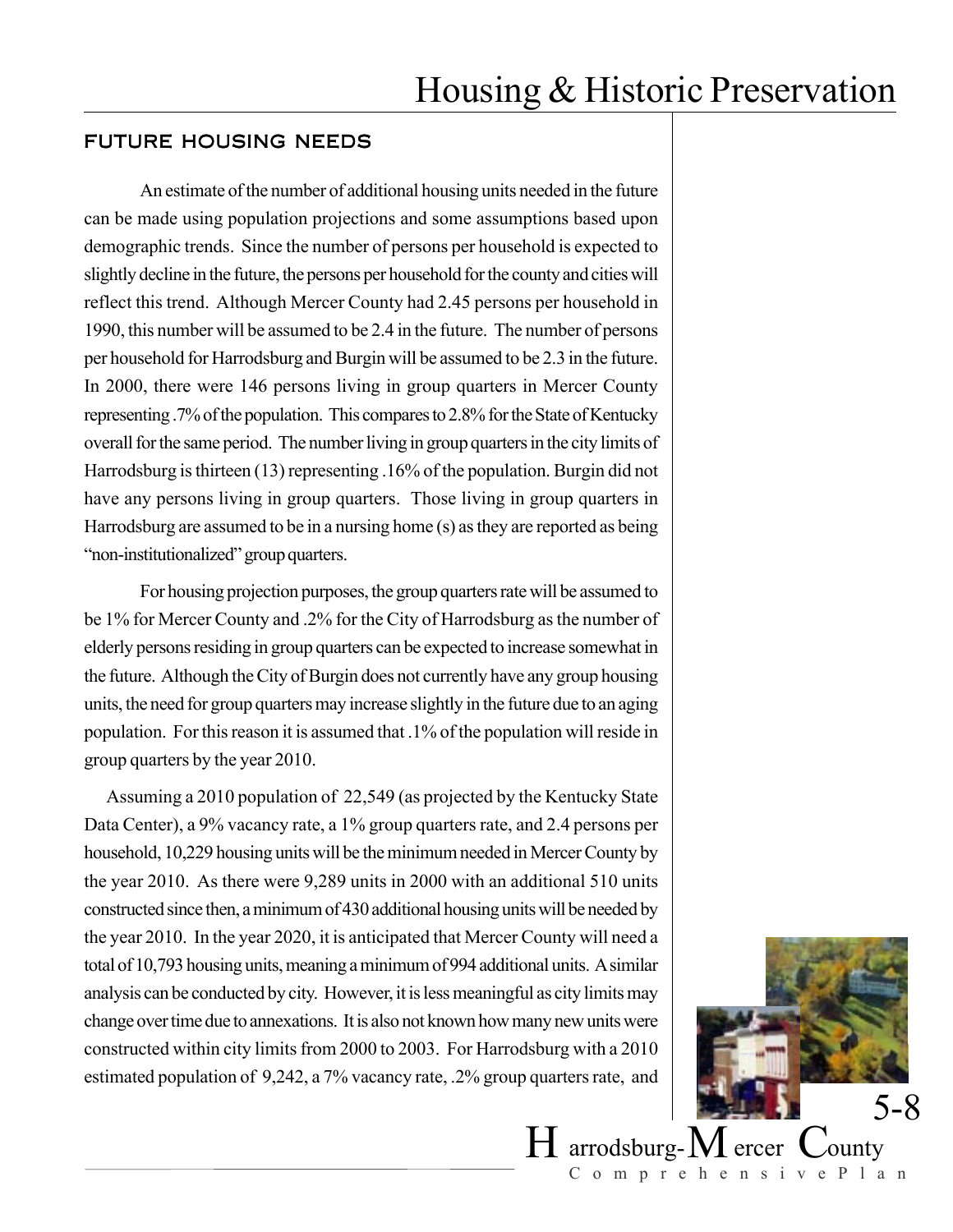2.3 persons per household; a total of 4,291 units will be needed by the year 2010, As there were 3,709 units in 2000, this indicates a need for an additional 582 units. In the City of Burgin, it is assumed that the population will be 789 in the year 2010. With the city, having a 8% vacancy rate, a .1% group quarters rate and 2.3 persons per household, only 371 housing units will be needed which is less than the total number of units existing in the city as of the 2000 Census. Therefore, due to an anticipated decline in population and continued vacancy rates, it is not anticipated that construction of additional housing units will be necessary. However, it is highly recommended that the city consider redevelopment of blighted housing areas in order rehabilitate, and/or demolish and rebuild dilapided homes. Projects of this type will assist the city to retain existing residents and attract new ones, thus stabilizing the population of the city.

As it can be assumed that some existing units will be demolished or deteroriate beyond use, some will be destroyed by fire and others may be converted to other uses, these numbers should be treated as minimums. As current population projections show that the population will increase somewhat beyond the year 2010, these numbers represent a minimum number of housing units needed unless population trends change.

Communities do not normally need to take action to provide housing for middle or upper income persons. These groups can usually purchase or build adequate housing. However, the cities of Harrodsburg and Burgin need to ensure that regulations encourage quality development and that adequate land zoned for various types of residential use is available for development in the future. Communities may need to assist lower income persons and some elderly or handicapped persons in finding adequate, decent, safe, and sanitary affordable housing. Methods of assistance to these types of households are discussed in the "Publicly Assisted Housing" section of this chapter. In addition, as mentioned above, the City of Burgin may consider applying for grant funds to redevelop existing residential areas.

## HOUSING CONDITIONS

Housing conditions can be evaluated by analysis of selected census data measures and by visual surveys. Census data indicators of substandard housing include the age of the housing stock, structures lacking complete plumbing facilities, and overcrowding. Those units lacking complete plumbing facilities are considered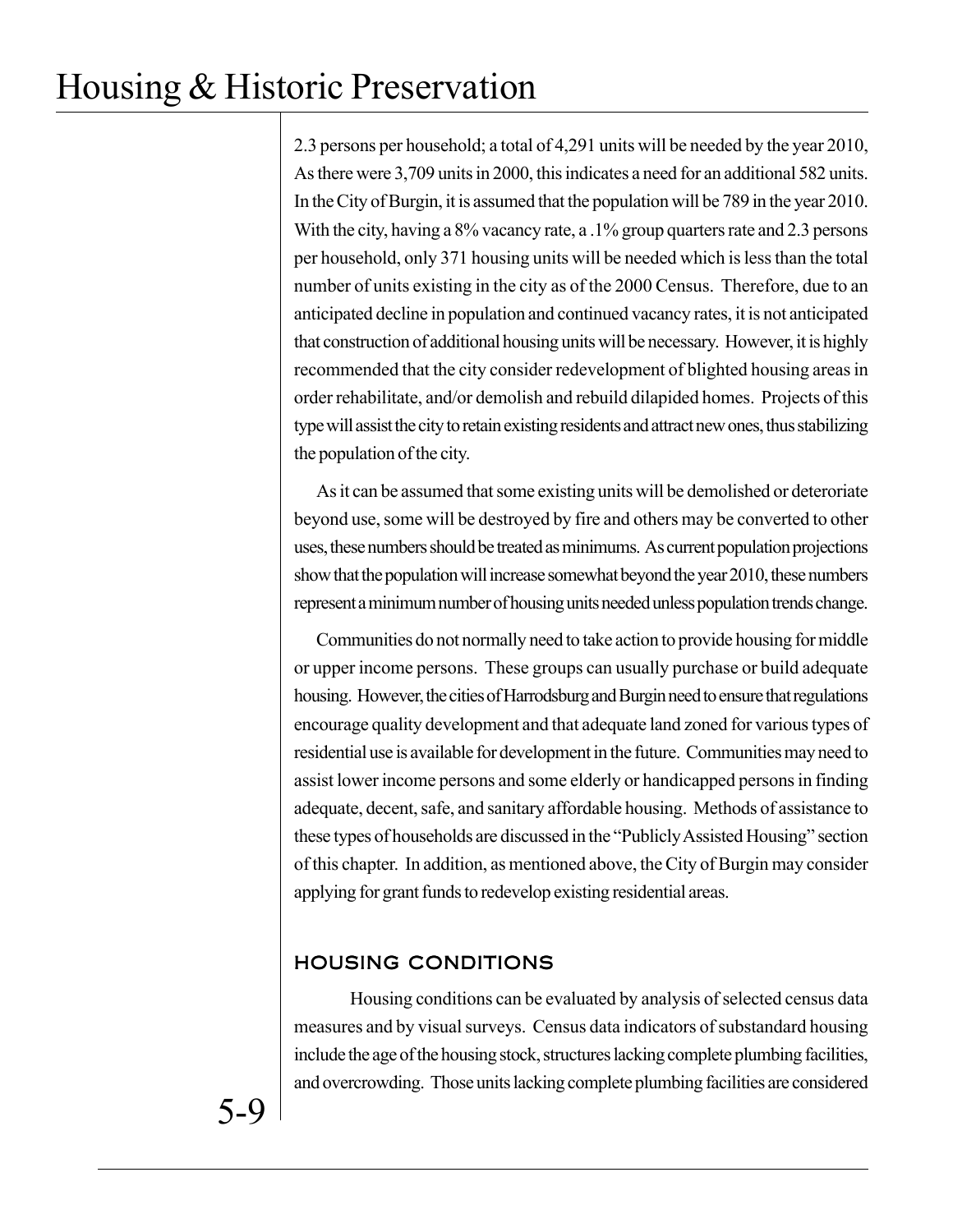to be substandard. A housing unit is considered to have complete plumbing facilities if it has hot and cold piped water, a flush toilet and a bathtub or shower. A unit is considered to lack complete plumbing facilities if any of the three (3) are not present. Housing units constructed prior to 1940 are considered to be potentially substandard. Overcrowding is considered to exist if there is more than one (1) person per room in a household. In Kentucky, homes that lack a heat source or use coal or wood as the primary heat source are also an indication of potentially substandard housing. A summary of housing conditions using 2000 census data is presented in Table 5-8.

All houses lacking complete plumbing facilities are located in the unincorporated areas of the county and comprise .8% of the housing stock in this area. The highest number of units using wood or coal as a primary heating source, (2.5%) are also located in the unincorporated areas of the county. Most homes in Harrodsburg appear to have adequate plumbing and heating. Overcrowding is generally not a problem in Harrodsburg, Burgin, or other parts of the county. A moderate number of homes in both Harrodsburg and Mercer County were constructed prior to 1940. Over 25% of the homes in Burgin were constructed prior to 1940. Again, the City of Burgin may want to consider applying for grant funds to rehabilitate and upgrade its existing housing stock.

### PUBLICLY ASSISTED HOUSING

A variety of financial assistance is available to help low income elderly, handicapped persons, and families find decent, safe, and sanitary housing. Assistance may be unit-specific or household specific. In unit specific housing, the housing subsidy stays with the housing unit for a contract period or indefinitely as is the case with public housing. Household-specific assistance is committed to participating households. These households may relocate from one (1) housing unit to another while continuing to receive the housing subsidy.

Assisted rental housing units in Harrodsburg fall under a variety of programs, as indicated in Table 5-9. Public housing programs serve low and very low income families, with rents based on income. Eligible tenants must pay the higher of either 30% of their adjusted gross income or 10% of their gross income. The Section 8 program helps low and very low income people pay their rent, with rents based on the same formula used for public housing assistance. Many Section 8

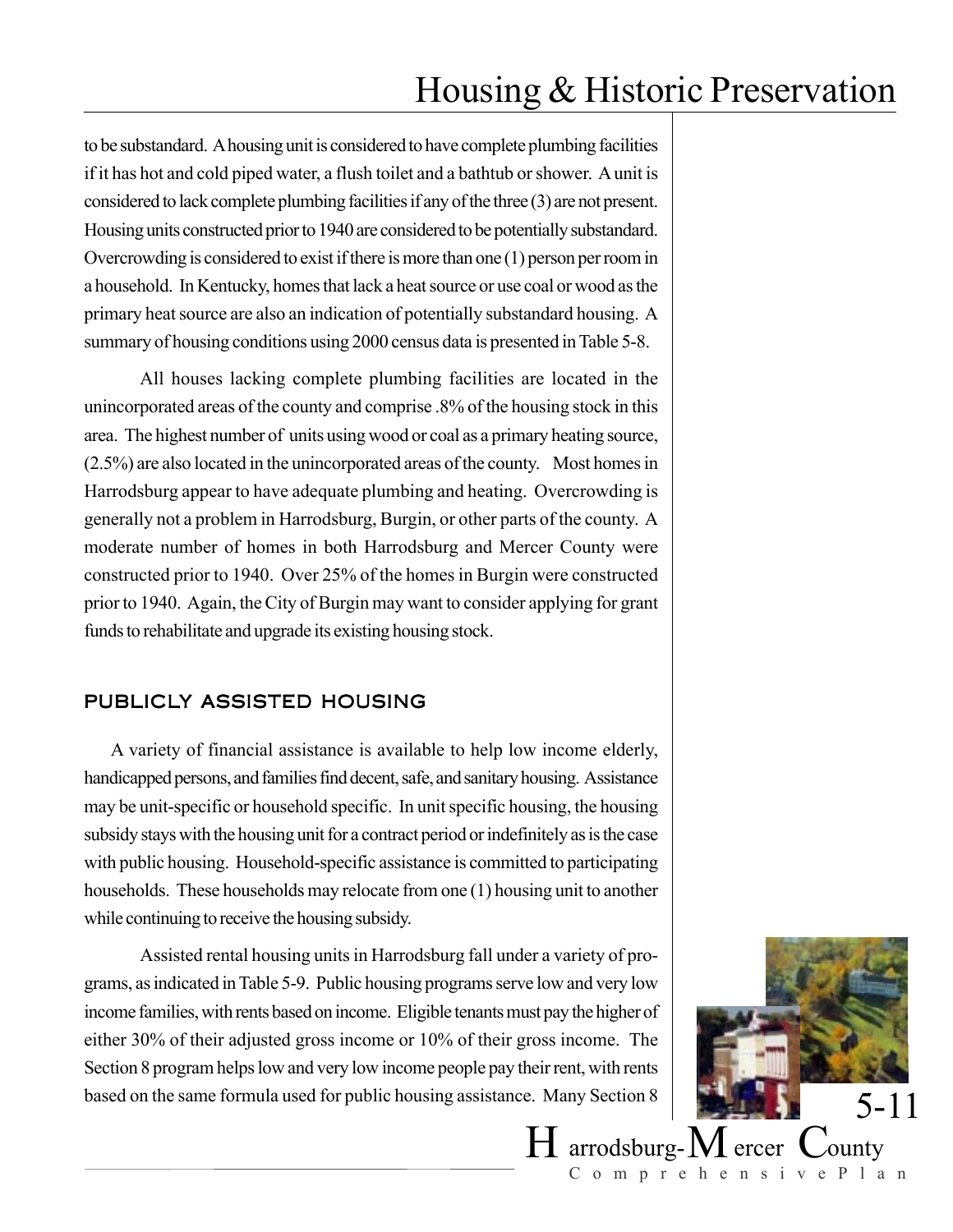apartments, but not all, are reserved for elderly people. Some are also specifically designed for handicapped persons. The Section 236 program assists applicants 62 years of age or older and/or individuals with a disability. These units are designed for elderly or disabled persons. Some supportive services may be available on the premises. The former Farmers Home Administration (FmHA) program, now known as the Rural Development (RD) program, serves low and moderate income people in rural areas. Low-income senior citizens or families paying rents of more than 30% of their adjusted annual incomes can qualify for rental assistance. In properties not offering rental assistance, tenants pay the greater of 30% of adjusted income or the base rent. Low interest rate loans are made to owners to reduce the rents (including utilities) paid by low-income tenants. The Section 8 program helps low and very low income people pay their rent, with rents based upon the same formulas used for public housing assistance.

Household specific assisted rental units are available under the Section 8 Existing and Section 8 Housing Voucher programs. These rental units are allocated in groups by the U.S. Department of Housing and Urban Development for a specific area which may cover more than one county. The type of assistance available is the same as that outlined for the Section 8 program. Tenants served under these programs locate rental housing of their choice in the geographic area. The housing unit may be an apartment, mobile home, duplex or house, and must meet HUD housing quality standards.

A total of 346 assisted rental units, an increase of 3.5% since 1997, are currently available in Mercer County (Table 5-9). This includes 113 elderly units, 8 handicapped units, and 225 other units. All of these units are located in Harrodsburg.

There are a variety of other forms of financial assistance available to low to moderate income persons for housing assistance. Assistance is available through both public and private non-profit groups. As these programs frequently change, current information on the types of assistance available should be obtained from the Kentucky Housing Corporation in Frankfort, Kentucky.

It is important to note that the Kentucky Housing Corporation, in conjunction with the University of Louisville, recently conducted a Kentucky Housing Needs

5-12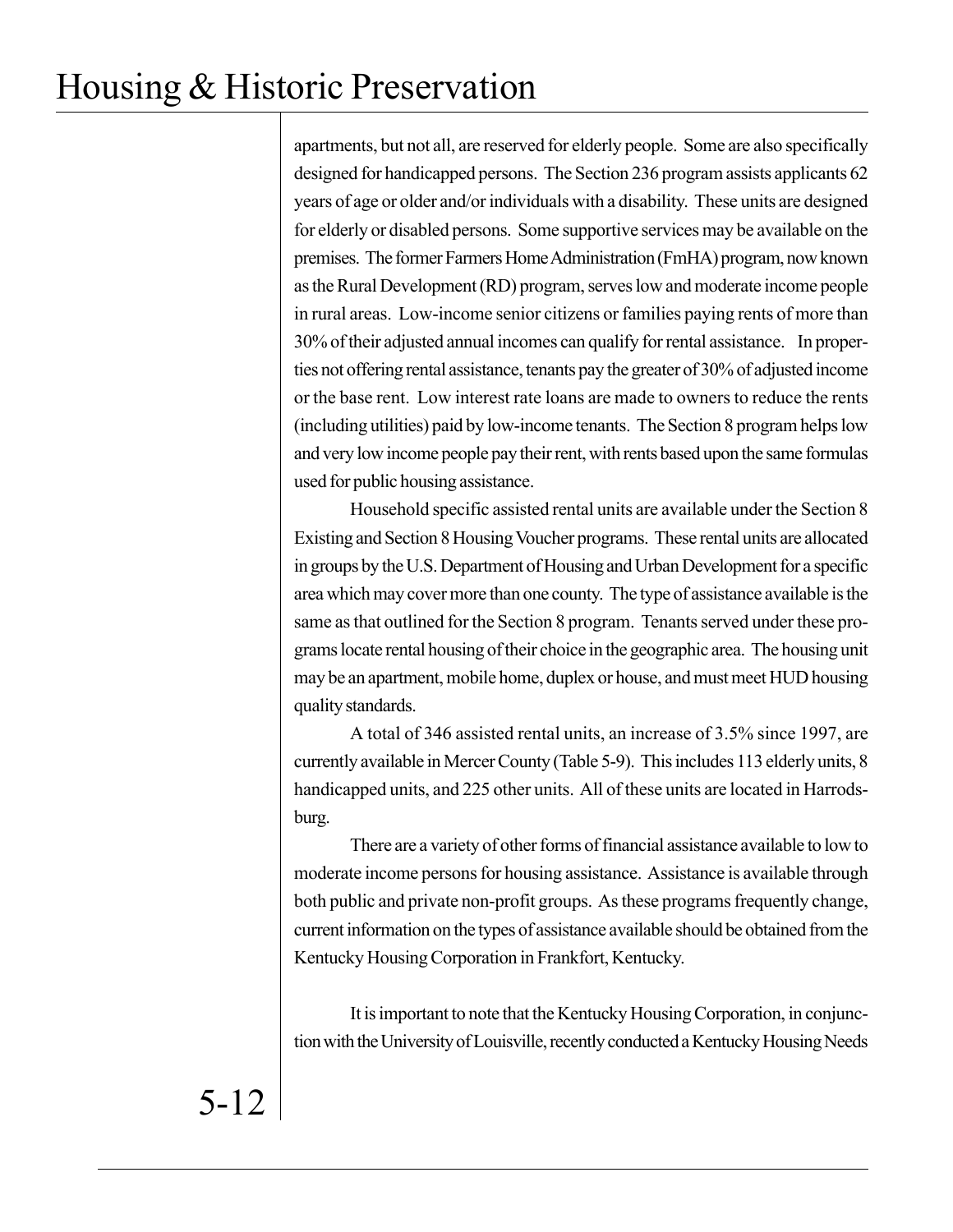Assessment. This assessment was completed in October 2001. County level information is included in the report. In Mercer County, the study estimates that there were 898 low income renter households in Mercer County in the year 2000. Of these, KHC estimated that 441 or 49.1% are low income renter households which have not been assisted. Also noted in the study is the number of renters who have received homeownership assistance from KHC through the KHC Home Loan Program. From the years 1973-1990, a total of 39 loans were processed for this program. From 1991-2000, the number of loans increased to 74.

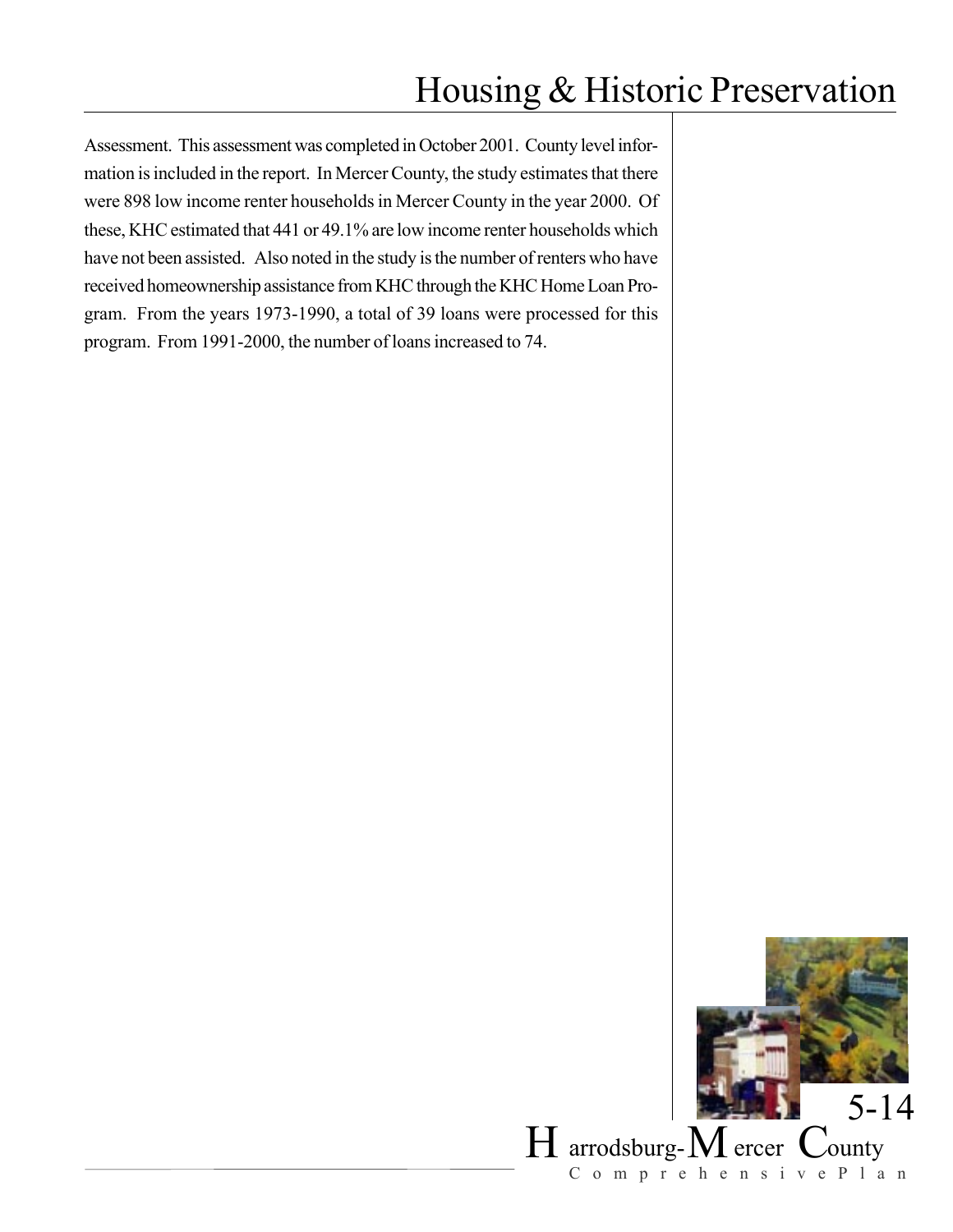## HISTORIC RESOURCES

The historic preservation movement and restoration activities did not begin in the United States until the early nineteenth century. In the movement's beginning, the primary objective of historic preservation was to establish a national identity for the American culture and was implemented to celebrate the accomplishments and deeds of our forefathers. However, at the end of the nineteenth century, the preservation movement began to shift its focus to the historical and architectural merit of the structures themselves. Today, the importance of maintaining historic resources focuses on the great accomplishments and history of a community as well as architectural style. Both are integral to the community's values and local character.

Mercer County contains the historic areas of downtown Harrodsburg and the Shaker Village at Pleasant Hill. Both Mercer County and the City of Harrodsburg were named after military officers. Captain James Harrod, founded Fort Harrod on June 16, 1774. This settlement was the first permanent English settlement west of the Alleghenies and became Kentucky's oldest town. Mercer County was named for General Hugh Mercer, a Revolutionary War officer, who perished at the Battle of Princeton. Unlike Captain Harrod, General Mercer never visited this area. Mercer County, Harrodsburg, and Shakertown contain an abundance of historic resources. These resources document the early beginning of the county and serve as a reminder of the community's heritage and tradition.

The master list of historic survey sites maintained by the Kentucky Heritage Council list a total of 479 registered and inventory sites in Mercer County. Of the 272 sites listed for unincorporated Mercer County, thirty-five (35) are on the National Register, nine (9) meet National Register Criteria, three (3) are pending, and one (1) has been determined to be eligible. Of the sites listed, twenty-two (22) have been demolished. There are a total of 192 sites listed in Harrodsburg. Of this number, 130 are within a National Register Historic District, and ten (10) are separately listed on the National Register. Three (3) of the listed sites have been demolished. There are currently four (4) identified Historic Districts recognized by the National Register; Shaker Village at Pleasant Hill, the Harrodsburg Commercial District, Beaumont Avenue, and College Street. Figure 5-1 shows the location of each district in relation to the areas covered by Historic District Zoning and the Harrodsburg Board of Architectural Review. In addition, the pages following the

5-15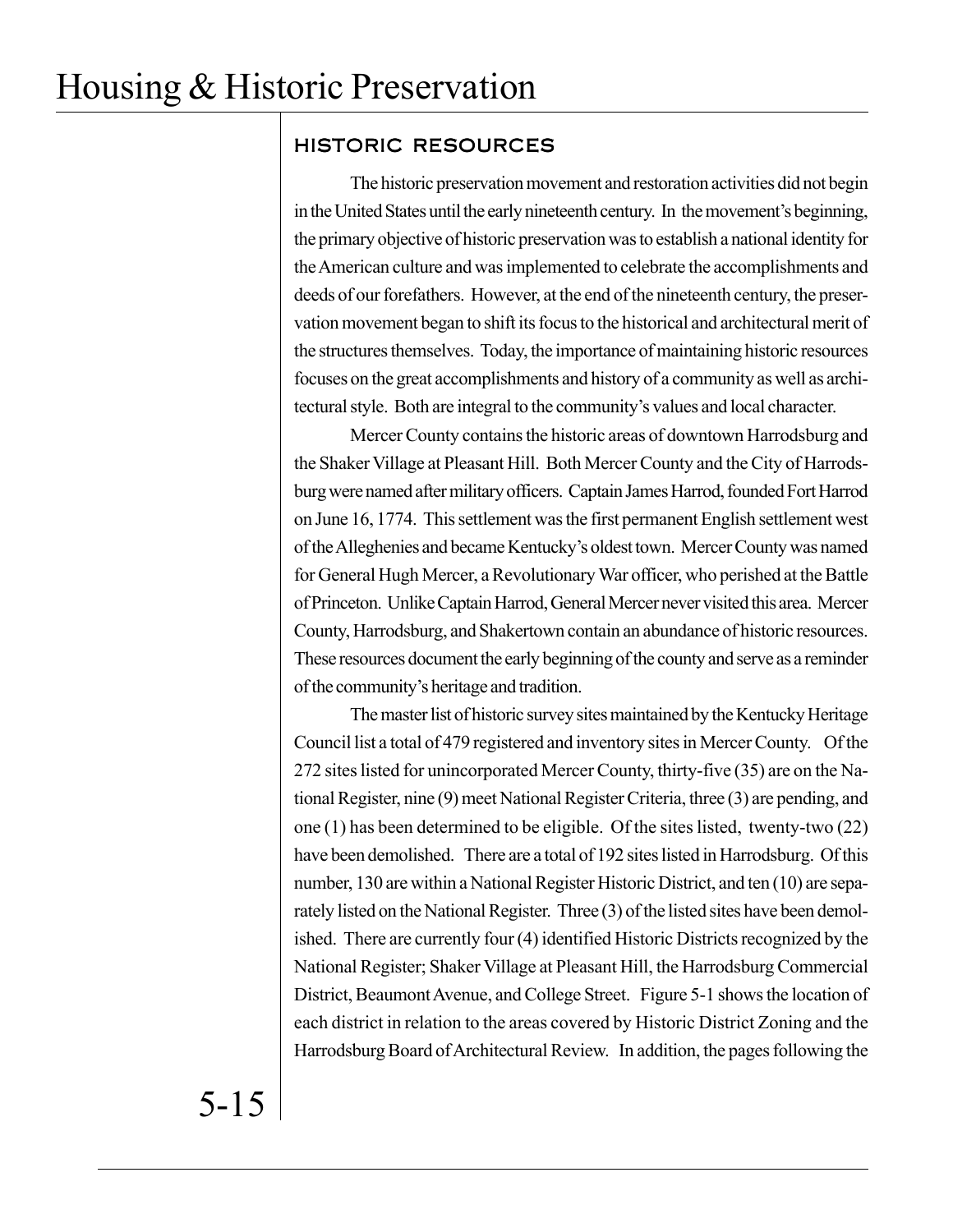Chapter 5 text, obtained from the Kentucky Heritage Council in November 2003, document each historic site in Mercer County.

### **Shaker Village at Pleasant Hill**

The Shakers came to central Kentucky in 1805 and established a village they named Pleasant Hill on a plateau above Kentucky River northeast of the City of Harrodsburg (off of US 68 at the junction of KY 33). This village was the third largest community established by the United Society of Believers in Christ's Second Appearing commonly called "Shakers" because of their ritualistic religious dances. Pleasant Hill is the largest of all restored Shaker Villages and has been documented by the Historic American Building Survey. By the mid nineteenth century the community was thriving with as many as 500 residents and more than 4000 acres of land. However, the changing social climate and industrial revolution were catalysts for the decline of the village which was closed in 1910. For the next fifty (50) years, Pleasant Hill existed as a small farm community, and in 1961, a nonprofit group was formed to preserve its heritage. Since that time, 33 original buildings have been restored and 2700 acres of farmland preserved. Today, the Shaker Village of Pleasant Hill, also known as Shakertown, is a model for historic preservation. Much of the architecture is a simplified Shaker Interpretation of Federal and Greek Revival Styles. Structures are characterized by stone, brick, and frame construction and were built between 1809 and 1859.

Currently, the Shaker Village of Pleasant Hill is owned and operated by Shakertown at Pleasant Hill, Kentucky, Inc. , a private nonprofit 501 (c) (3) educational corporation. The entire acreage of the village is listed on the National Register of Historic Places and has been declared a National Historic Landmark by the U.S. Department of Interior. This is the only such designation in the State of Kentucky and is the only site of its kind where visitor services are provided in original buildings.

### **National Register Historic Districts**

In addition to the Shaker Village at Pleasant Hill, there are three (3) other historic districts in Mercer County. These districts are located in the City of Harrodsburg and include the Harrodsburg Commercial District, Beaumont Avenue Historic District, and College Street Historic District. The Harrodsburg Commercial District is comprised of commercial, governmental, and religious structures encom-

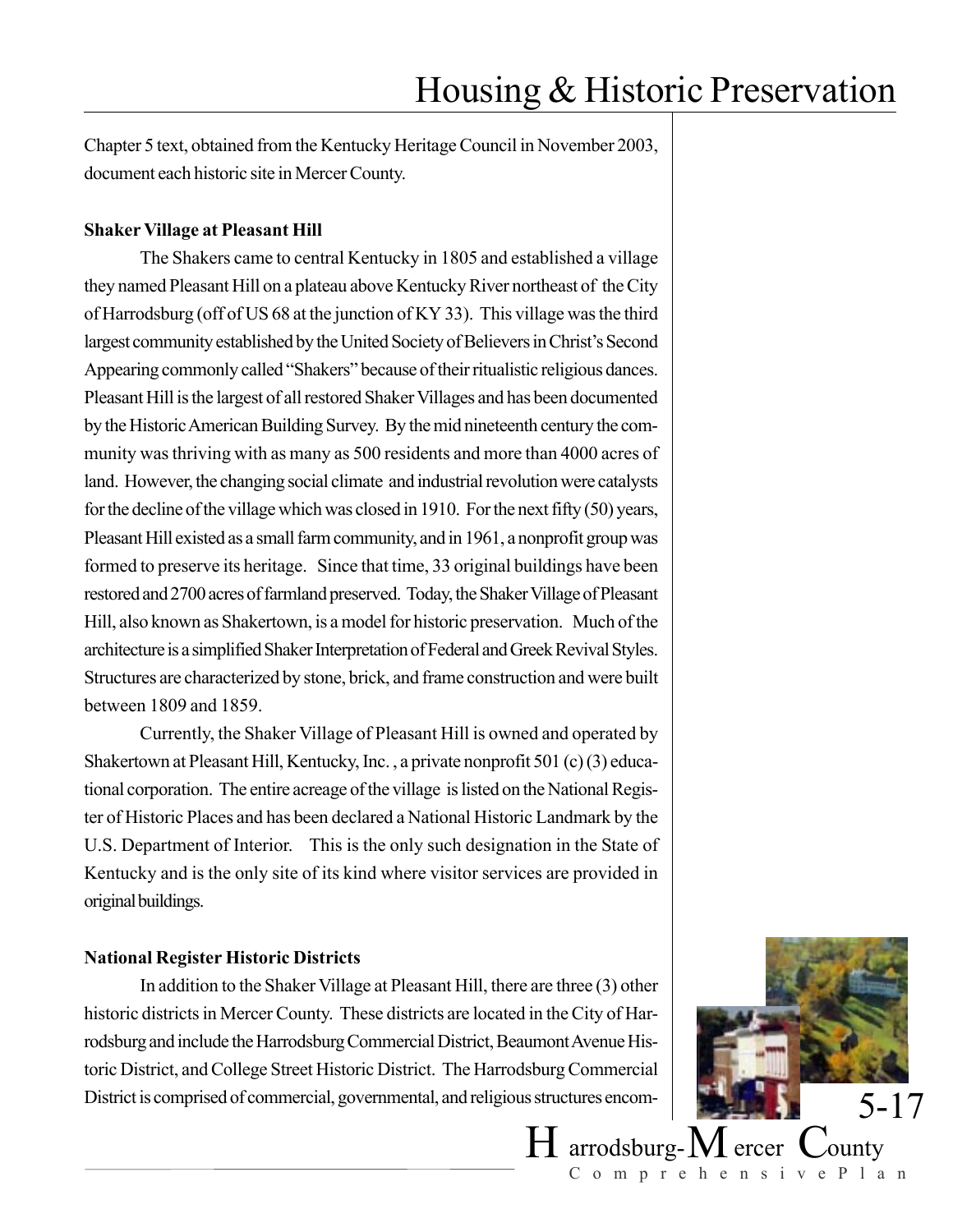passing three blocks of South Main Street from Lexington Avenue to the merger of Beaumont and Mooreland Avenues, the south side of the 100 block of West Poplar Street and the north side of Short Street. The Harrodsburg Commercial District includes fifty-seven (57) buildings. Only seven (7) of these are newly constructed. Notable structures and areas in this district include:

- Mercer County Courthouse Square Passmore Hotel "Lawyers Row" Benjamin Passmore House St. Philip's Epicopal Church Cardwellton Dr. A.D Price House Woodsland Main Street Alexandria "Blue Front Building" Courtview Harrodsburg Christian Church Matherly-Armstrong House Harrodsburg Baptist Church Daniel Curry House United Prebyterian Church Burford Hill "The Academy" Oddfellows Lodge and City Hall Complex St. Andrew Catholic Church Office Old Mercer County Jail and Jailer's Residence Morgan Row (United) Methodist Church Methodis Parsonage White Hall St. Peter's African Methodist Episcopal Church
	-

Located two blocks southeast of the Harrodsburg Commercial District is the Beaumont Avenue District, which originally served as Harrodsburg-Danville Pike. This district, which is comprised of residences dating between 1850 and 1930 is confined to the west side of Beaumont Avenue. Most of the homes were built in the 1880's to 1890's. Notable homes in the district include:

The Magoffin-Gaither House The Tabler and Poteet Houses The G.A. Curry House The Dedman and G.L. Curry Houses Aspen Hall ("The Shannon House") Greystone Beaumont Inn Honeysuckle Hill ("Fair Oaks")

The College Street Historic District, originally known as Warwick, begins on College Street and extends eastward to North Main Street, including three (3) properties on Broadway and East Street. The name of the district was changed

5-18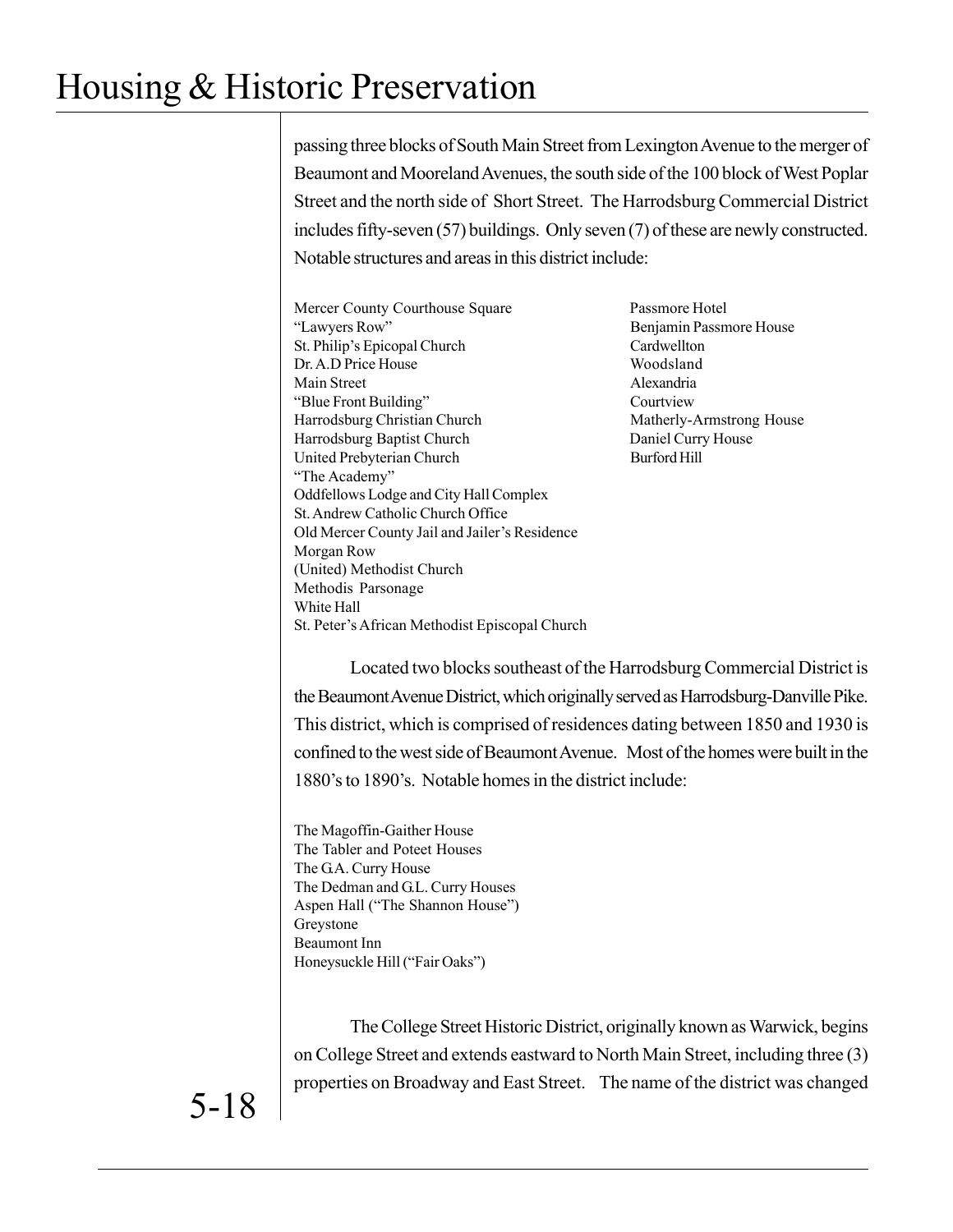when Bacon College was established in the area. The district contains twenty-seven (27) residences and one (1) commercial building. The most prominent architectural style in the district is Greek Revival. Notable residences in this district include; Diamond Point, Doricham, Forest Pillars, Rykon, The Maples, and Clay Hill.

#### **Archeological and Natural Resources**

In addition to significant architectural sources, Mercer County has natural and archeological resources. Most resources of this type are fragile and irreplaceable. For the most part, many damaged or aged architectural structures can be restored while archeological resources cannot. Since all are sensitive to the development that occurs around them, it is important to take precautionary measures when considering this type of preservation. Areas of concern should be identified and mapped during the development process.

### HISTORIC PRESERVATION

Much of Mercer County's heritage and character is defined by its role as the first settlement west of the Alleghenies, local historic structures, and events. The county's unique historic character contributes to the quality of life of the county but also contribute's to the region's current and future potential as a tourist destination. Continued efforts to restore and promote historical, archeological and natural sites will enhance both the historic features of the county while at the same time encourage new development. The challenge will be to balance the preservation of Mercer County's historic character with growth and development without detriment to either. There are several ways to encourage preservation of historic sites at the local level. First it is necessary to educate citizens about community resources and their significance to the community. Considerable efforts have been made in this area by the Harrodsburg/Mercer Landmark Association and Harrodsburg Historical Society with assistance of the Kentucky Heritage Council The following paragraphs describe other effective methods of historic resource management.

#### **Historic Resource Management**

As defined in the county's goals and objectives, the overall goals is to recognize and preserve the unique historic and cultural resources of Mercer County.

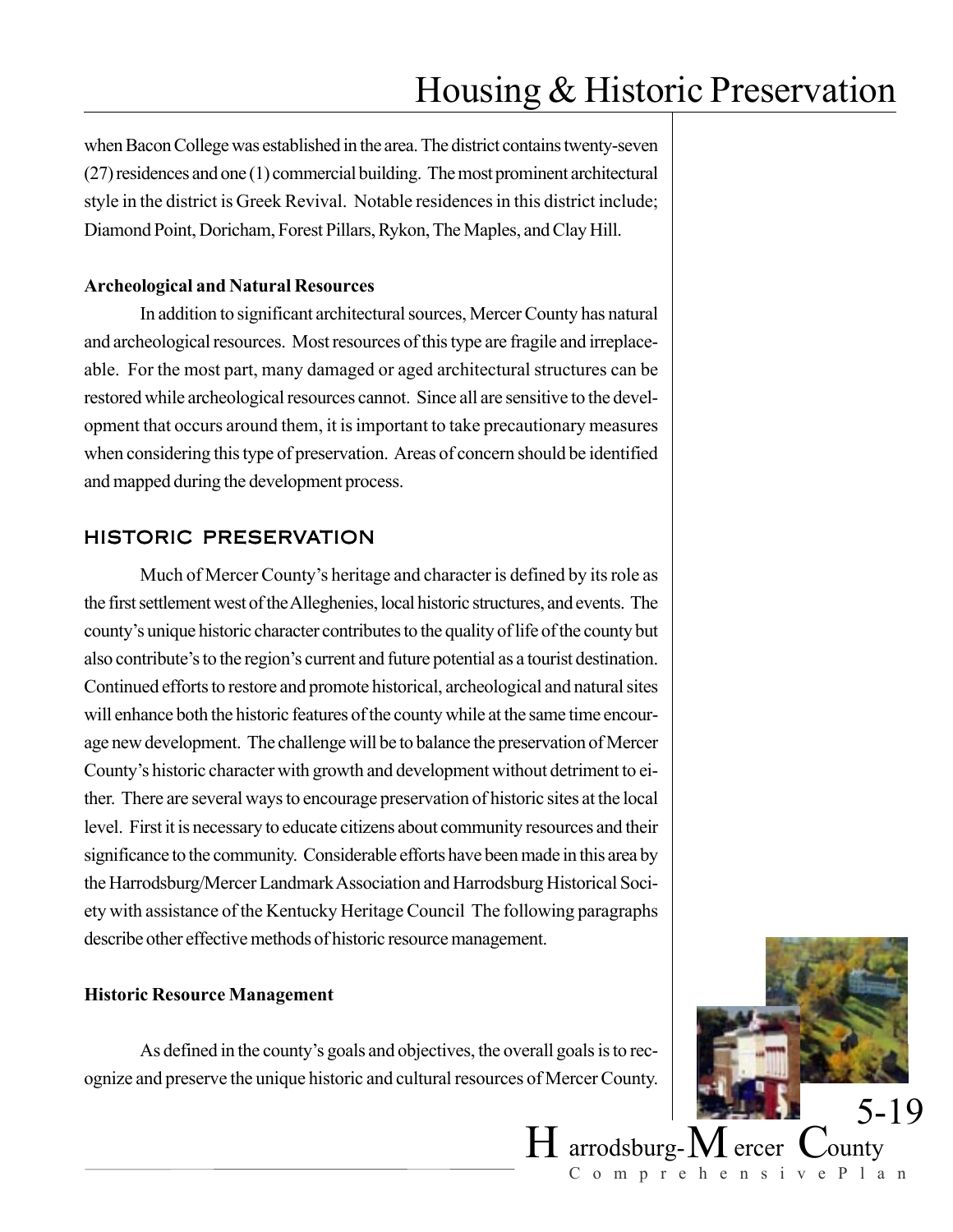Objectives include the identification and maintenance of historic features while also informing residents and visitors of the unique resources of the county. To attain these goals in the future, the planning commission has a variety of options. Each option is briefly described in the following paragraphs.

### *National Register Designation*

While there are a number of historic sites and districts in Mercer County, this does little to insure their preservation. The first and most obvious part of historic resource management is to identify suitable sites. Since Mercer County has done an excellent job identifying sites, it is suggested that efforts of this nature be continued. In addition, it is important to note that an environmental assessment must be prepared for any project that involves significant federal action. While this usually means federal funding is involved, an assessment may also be necessary, for example, if a federal permit is required. During the environmental assessment, the potential impact of the project on properties either on or eligible for the National Register of Historic Places must be determined. If there is a potential negative impact, mitigation measures are required. This may range from restoring a building in conformance with the Secretary of Interior's Standards to simply preparing detailed documentation about a site prior to demolition. No assessment of potential impact is generally required if the project is funded with state or local funds.

## *Local Historic District Designation*

Another way to preserve cultural resources is to designate local historic districts. These districts, when designated as such, can include special zoning provisions. Currently, the City of Harrodsburg has one designated Historic District in the Zoning Ordinance. There are two (2) areas within city limits that are designated as a historic district under the ordinance. The first district includes all property included in the Ft. Harrod State Park. The second historic district includes several properties on Short Street, West Poplar Street and West Office Street as shown on Figure 5-1.

In addition to establishing local historic district zoning, "overlay" zones can be created which consist of requirements in addition to those in the underlying zoning for the area (commercial or residential for example). An overlay zone should be tailored to the area of concern and can include a variety of provisions to encourage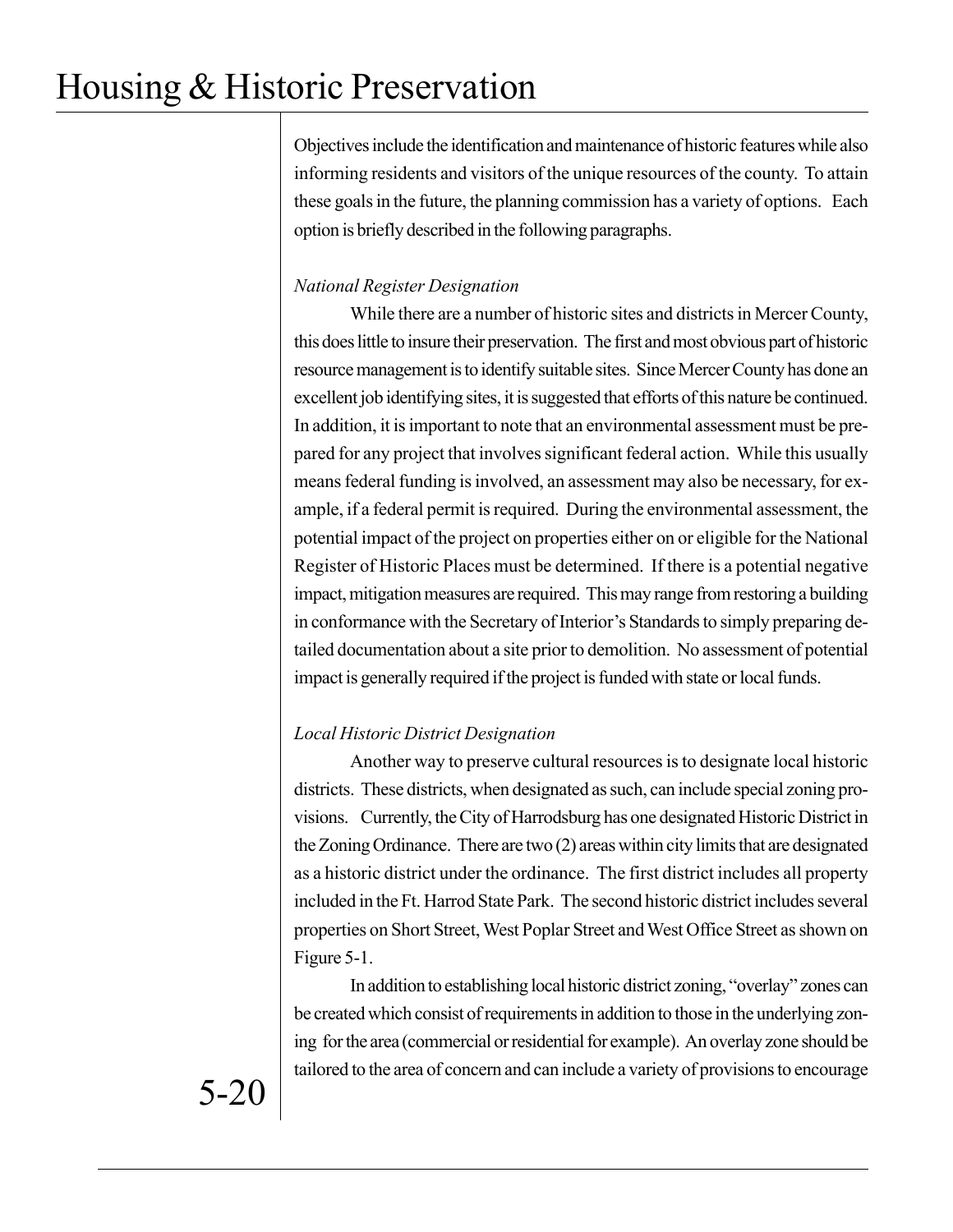design for new development which is compatible with the historic character of adjacent properties. Regulations include special setback lines to conform to existing buildings, sign regulations, restrictions on the demolition or modification to existing buildings, and additional restrictions on appropriate land uses, etc. An "overlay" district would be recommended for areas within the Renaissance Kentucky District as well as for the Scenic KY 68 corridor and US 127 By-Pass area in order to preserve the historic character of the area and significant viewsheds.

### *Architectural Review Board*

Architectural Review Boards are typically established in conjunction with designating a local historic and/or "overlay" district. The function of the board is to review proposed development projects and their impact upon local historic resources. Members appointed to the board should include persons with historic knowledge as well as building and design experience who can review projects and make a determination whether or not a project or development proposal is compatible with existing land uses. The board may also have the responsibility to identify and nominate historic sites, recommend local historic designations, develop design guidelines, advise persons interested in historic preservation and regulate building alterations and other construction activities in designated districts. The power of such a board can range from a voluntary program where advisory recommendations are made to include veto power and approval of various design elements.

In July 2001, the City of Harrodsburg established the Harrodsburg Board of Architectural Review in order to preserve the distinctive architecture which is vitally important to the local economy and historic character of the community. The four (4) member board is appointed by the Harrodsburg City Commission and meets the first Monday of every month. In addition to making recommendations regarding the designation of local historic districts and landmarks, the board also assists property owner's with the preservation and rehabilitation of their historic buildings through the review of designs for proposed exterior changes, new construction, and demolition. As of December 2003, the Harrodsburg Architectural Review Board had drafted a set of Design Guidelines and delineated the boundaries of their review district, held a public hearing and was going through the approval process to establish these guidelines. The Design Guidelines establish requirements and a review process for the demolition, relocation and rehabilitation of existing



 $H$  arrodsburg- $M$  ercer  $C$ ounty ComprehensivePlan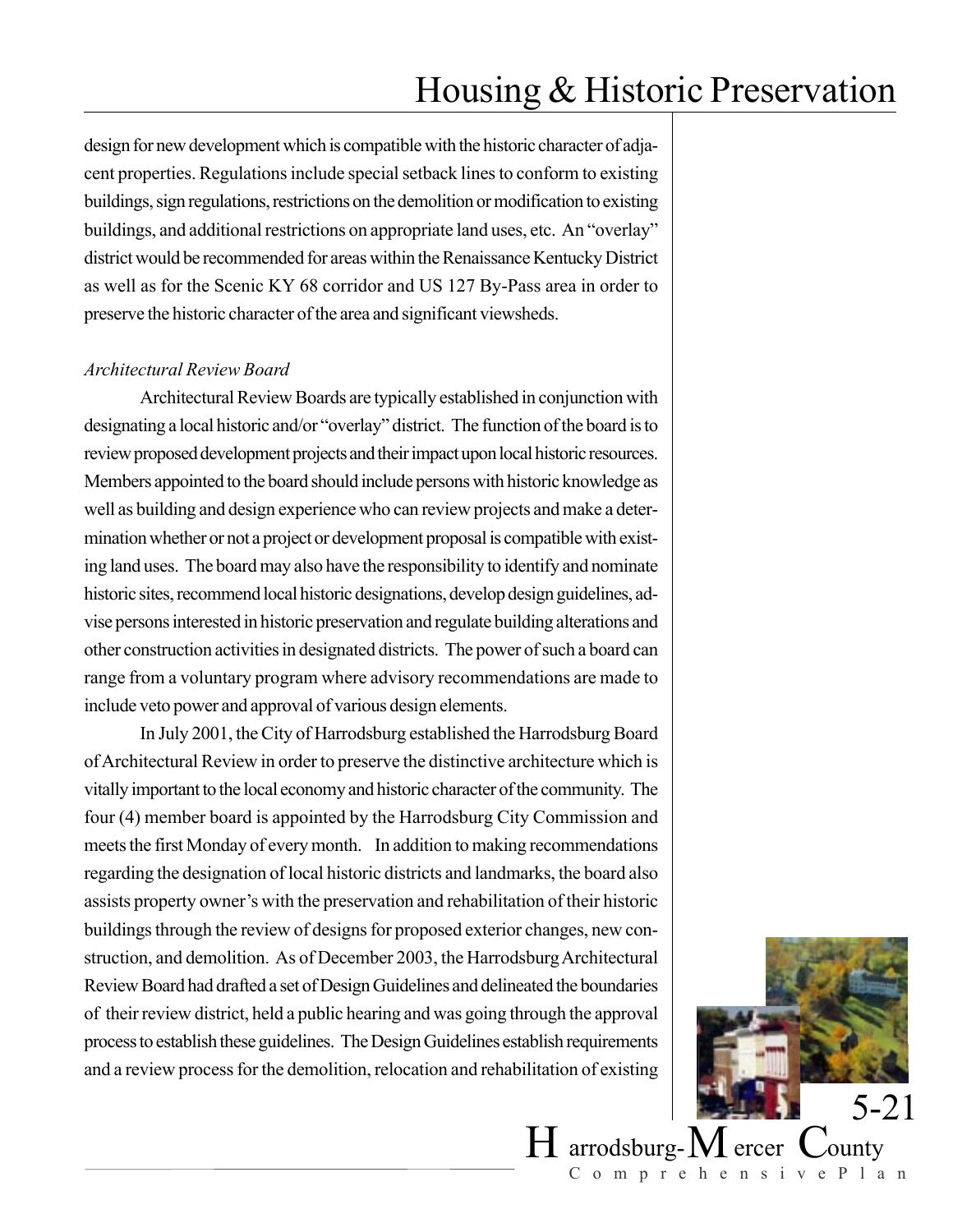structures. In addition the guidelines address new construction and infill development in existing historic areas. It is important to note that design review is required for changes to the exterior of a building which is visible from any public right-of-way. Examples listed in the guidelines, include but are not limited to the following:

-Repointing brick or stone -Cleaning brick or stone -Painting an unpainted house -Installing: mechanical equipment on the exterior of the building, new siding, steps, windows, doors, skylights or awnings -Replacing: windows or doors, roof, porch -Constructing a: new building, room addition, roof dormer, fence, sign, parking lot -Demolishing a building or building addition

The guidelines also outline a design review process which begins when a property owner proposes to make alterations to the exterior appearance of a property located within the designated district as shown on Figure 5-1. Before beginning work, the owner must obtain a form called a Certificate of Appropriateness (COA) from the Board of Architectural Review. Only staff review is necessary for items determined to be routine maintenance. The board will then meet to review applications for Certificates of Appropriateness. Notice of the proposed alteration is sent to property owners within 200 feet of the property under consideration so that they can attend the public meeting. In order to issue a Certificate of Appropriateness, the Board of Architectural Review must determine that the request for exterior modifications of a structure is compatible with the design, scale, and character of the historic district where the property is located. Once approved, the Certificate of Appropriateness with any conditions issued by the Board of Architectural Review is issued to the property owner. The application for the proposed work is also reviewed by the city building inspection staff for compliance with building and zoning code regulations. The Board of Architectural Review then conducts site visits to determine that the work complies with the provisions described in the Certificate of Appropriateness. The following are general rehabilitation guidelines as established by the Board of Architectural Review.

### **General Guidelines that Apply to all rehabilitation work:**

-Avoid removing or altering historic material or distinctive architectural features. If the element is original and in fairly good shape, every reasonable effort should be made to keep it.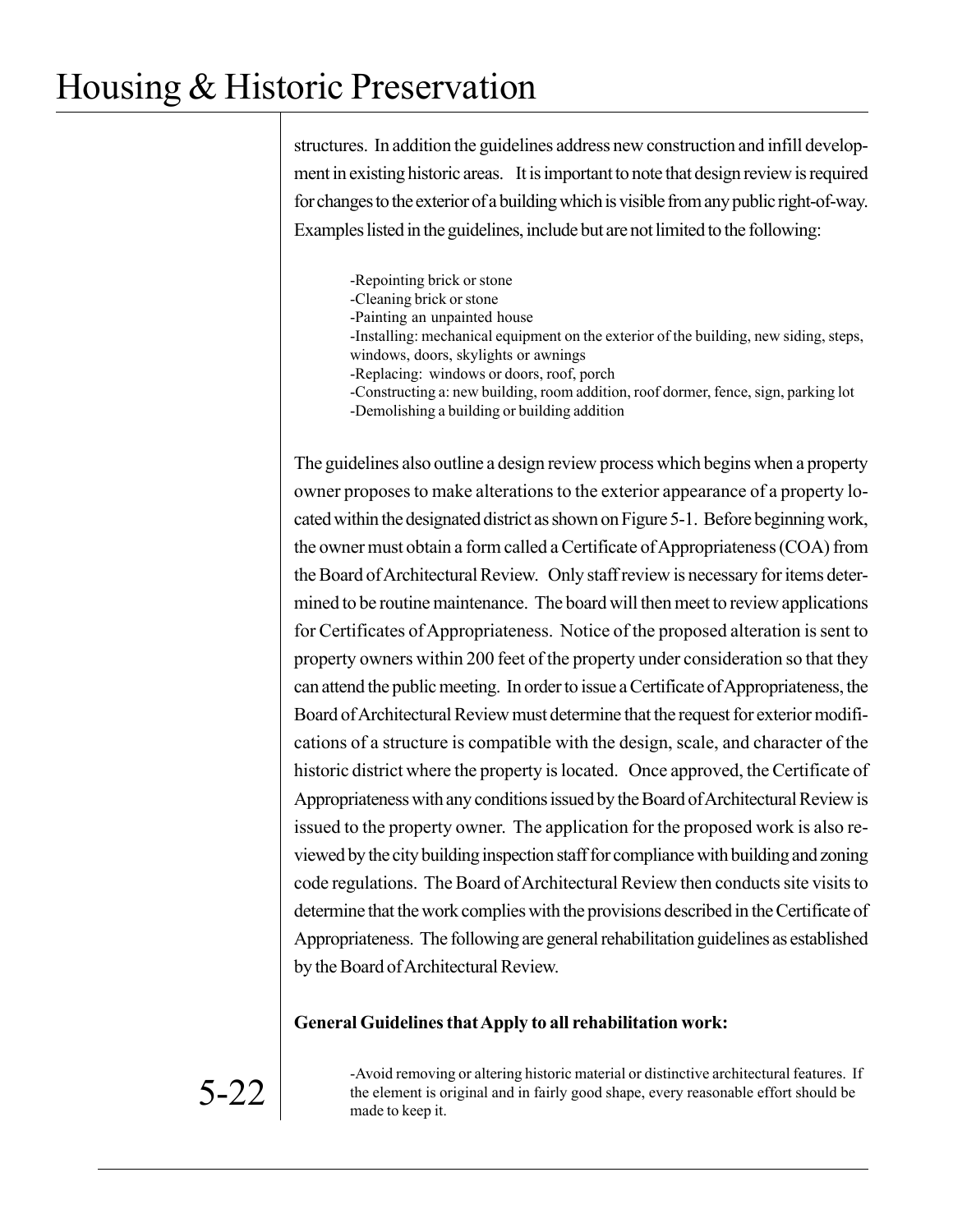-Repair rather than replace whenever possible. If replacing, replicate the original one rather than trying to invent something new.

-Be sensitive to distinct stylistic features and examples of skilled craftsmanship which come from the era in which the building was constructed. It is not desirable to make the building look older than it really is.

-Uncover original design features that my be buried under layers of improvements. It takes detective work, but there may be evidence of original elements. Research may turn up pictures of the original appearance of a house or building.

-New additions should be consistent with the original architectural style. They should be compatible with the building and its relationship with adjacent structures.

-Give consideration to a later addition or alteration, even though it is not part of the original building. An addition made at a later time may have gained significance on its own.

-Surface cleaning should be done by the least damaging means possible. Sandblasting or the use of abrasive cleaning methods can destroy brick and shorten the life of the building.

In addition, the Design Guidelines list specific guidelines that apply to all buildings, whether residential, commercial, or institutional:

-Original architectural materials such as brick and stone, wood siding and trim, cast and wrought iron, and sheet metal, should be repaired, restored, and reused whenever possible. Original materials should not be removed or covered. Where necessary, missing or deteriorated material should be replaced with appropriate recycled or new materials that match the original as closely as possible.

-Existing architectural features that give buildings historic character, including columns, brackets, cornices, decorative, brickwork, and terra cotta, should be preserved.

-The addition of inappropriate and out of character features should be avoided.

-Existing architectural elements or portion of the original features should be retained, repaired, or replicated.

-If an original detail, such as a cornice, is deteriorated beyond repair or missing, it should be replaced with a newly designed detail sympathetic in scale, material, and proportion to the original one. A simplified design may be used.

As the Board of Architectural Review Design Guidelines and District has been approved, it is recommended that the Board consider expanding the boundaries of their jurisdiction to include all areas in Harrodsburg National Register Districts. In addition, an overlay district should be established to address adjacent



 $H$  arrodsburg- $M$  ercer  $C$ ounty ComprehensivePlan